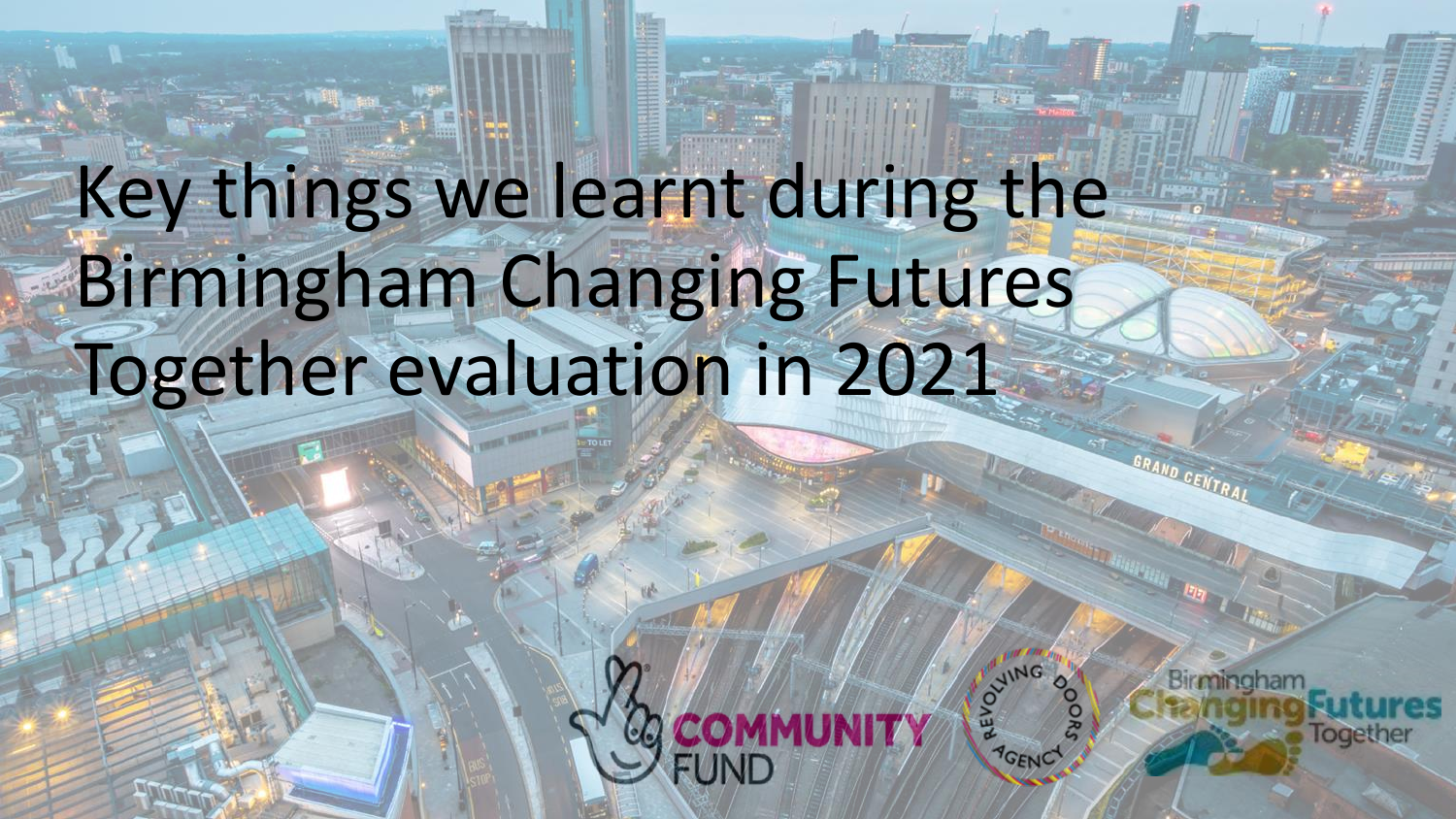Remote delivery models enabled services to remain accessible during the pandemic. However, the research has continually showed the barriers of services relying on digital approaches when working with people with experience of multiple disadvantage.

*"If you're homeless for nine years, where are you going to find a mobile phone?! How are you going to learn how to use the internet? You need help with everything"*  (Local resident)

## Remote Delivery

The pandemic resulted in services having to quickly implement remote delivery models to support people in need. This included introducing online forums and providing one-to-one support by telephone and/or video call.

Research participants were grateful that support was able to continue in some form, as this was important for their wellbeing and reducing social isolation. Some also learnt new ITrelated skills, for example sending emails and using Zoom software, and remote support options were beneficial for those who had previously experienced barriers to accessing services, such as travel and financial concerns.

However, across all our research projects digital barriers were highlighted. Participants explained that not having access to a phone or laptop/tablet/computer prevented individuals with experience of multiple disadvantage from finding out useful information about local activity and support options.

This proved particularly problematic when services were relying on telephone or online referrals and when organisations chose to primarily advertise opportunities on their website and social media: and raised concerns that this would further exclude those that were underrepresented in existing provision. This also applied to the Covid-19 vaccine as not having digital access prevented people from finding out that they were eligible, and how to arrange an appointment.

[Lastly, involving experts by experience in service design and delivery, through Every Step of the](https://changingfuturesbham.co.uk/services/every-step-of-the-way) Way became more difficult when services moved to remote delivery models. This was because there were delays when organisations had to find secure ways to share information with experts and get experts access to technology to be able to continue partnership working.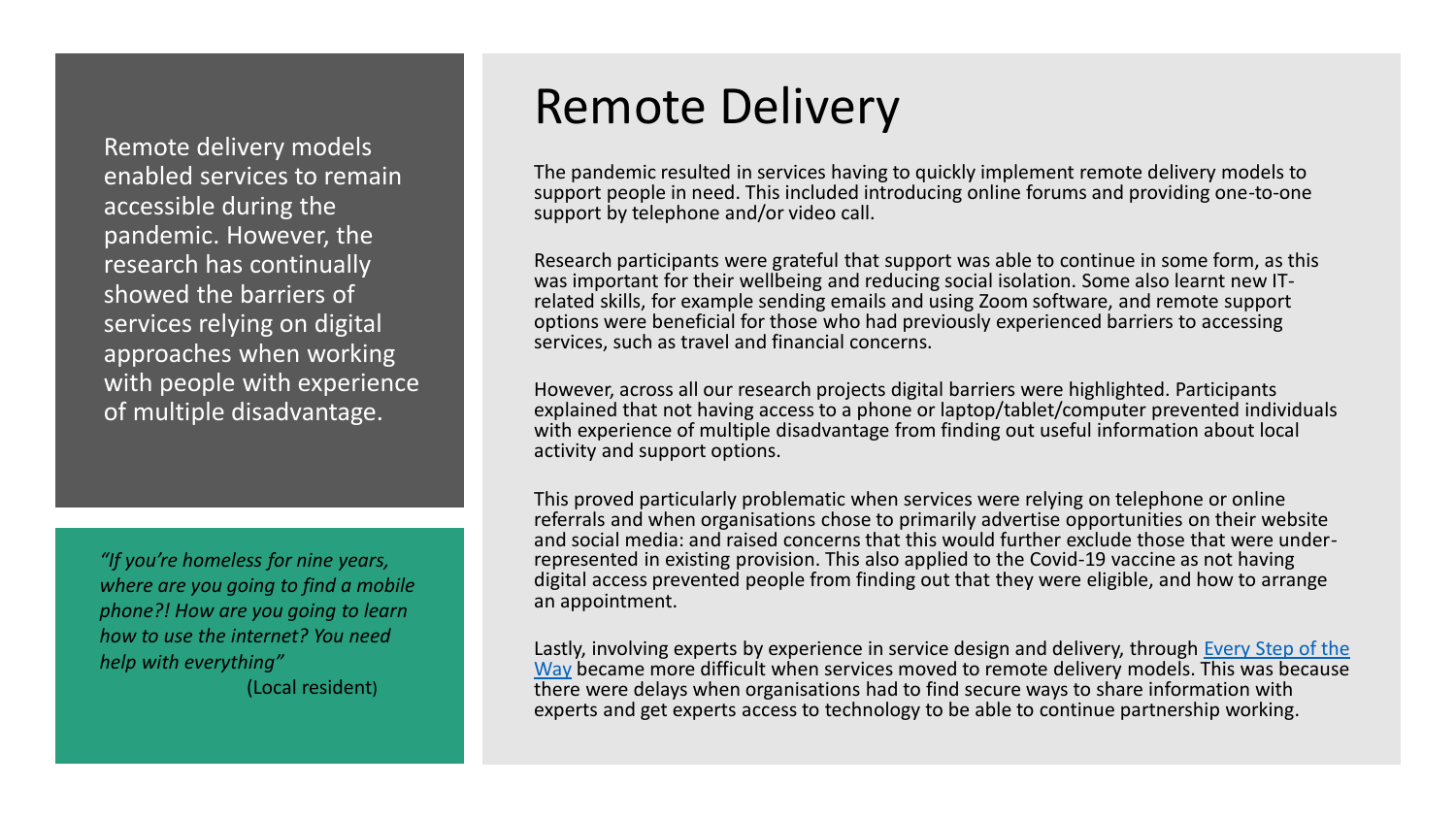**Many factors influencing decisions about the Covid-19 vaccine amongst people with experience of multiple disadvantage living in Birmingham were similar to views and experiences amongst the general population.**

*"I don't think it's been tested for long enough. I mean, I've done some research again, on vaccines and then it seems to come out relatively quickly and I don't trust it to be honest."* 

(Research participant)

#### Vaccine Hesitancy

One strand of [research](https://changingfuturesbham.co.uk/wp-content/uploads/2021/11/Vaccine-uptake-report-1511.pdf) sought to explore whether there was Covid-19 vaccine hesitancy amongst people with lived experience of multiple disadvantage, and if so, to understand how widespread this problem was, and the reasons behind it.

The research found that the perception that there was a unique issue around vaccine uptake amongst people with experience of multiple disadvantage was to an extent false. There were unique circumstances surrounding people with previous or current experience of multiple disadvantage, which impacted uptake, included -

- fear of needles linked to previous drug use
- having multiple needs that took priority over getting vaccinated
- struggling to remember to arrange and attend appointments

However, many factors influencing decisions about the vaccine were similar to those affecting the general population, as identified in our review of the literature, such as concerns about adverse side effects. Similarly, the information people with experience of multiple disadvantage wanted to know about the Covid-19 vaccine was fairly standard. For example, whether it would protect against new variants. This has highlighted the risk of 'othering' people with multiple disadvantage. As Johnson et al. (2004) explain, seeing people as 'different to the mainstream' can reinforce or produce hierarchies and discrimination.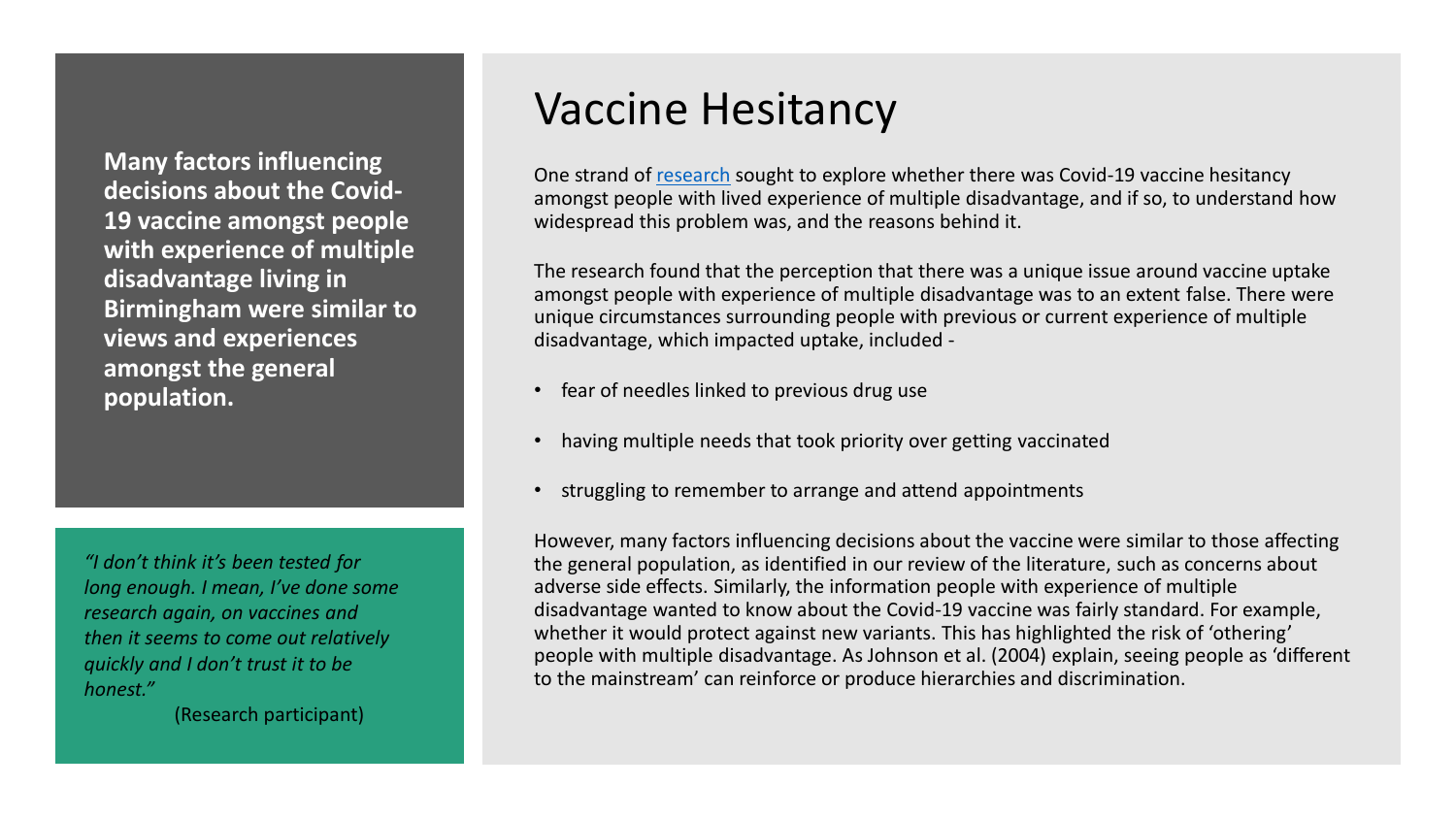**Small community organisations have a key role to play in supporting people with experience of multiple disadvantage in Birmingham, they need appropriate support and resource to maximise their potential.** 

*"I think with a smaller organisation there's consistency, they know who's going to be there…you know their story. Maybe not always but you know them. There's that trust and that kind of relationship…"* 

(Staff member)

## Under-represented Groups

Our [research](https://changingfuturesbham.co.uk/wp-content/uploads/2022/01/Under-represented-Groups-Research-Report-.pdf) into who was under-represented on the BCFT programme, why, and how this can be addressed in future provision highlighted the importance of small community organisations in supporting those who may not engage with more mainstream provision.

Such organisations were accessible as they -

- were based within local communities (as opposed to the city centre)
- were considered to have less staff turnover than larger organisations (which helped with building positive relationships)
- were described as having staff that 'go above and beyond' to help

Furthermore, having staff and other clients who spoke multiple languages helped to engage people who did not have English as their first language, and when provision was more generic this removed fears around being judged if your neighbours saw you walking through the door of, for example, a mental health charity.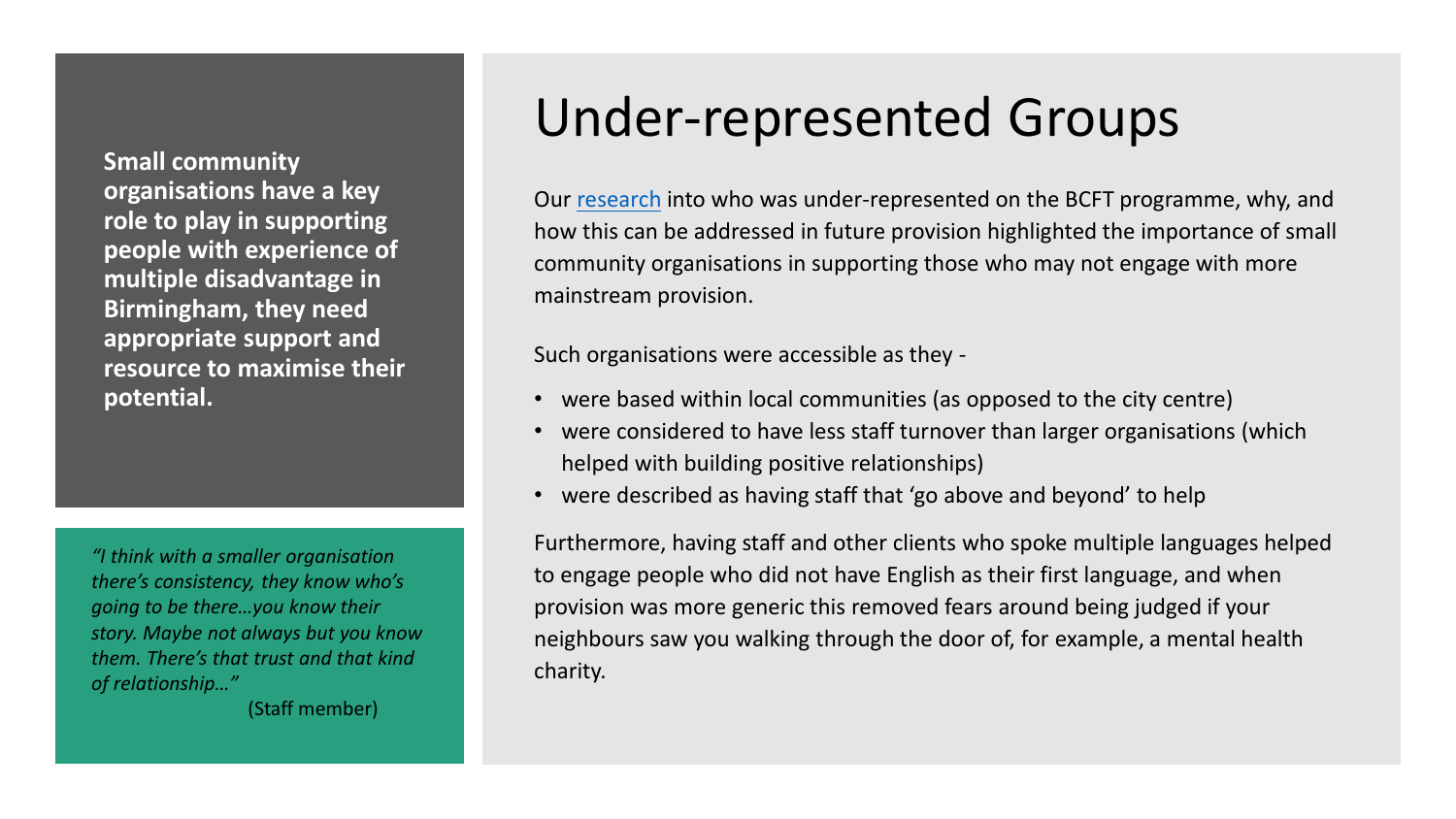**Carefully considered engagement strategies and continuous staff training is required for the range of diverse communities in Birmingham to feel able to engage in services targeted at people with experience of multiple disadvantage.** 

*"You have to actively go out and promote that service and explain it to them. And even then, you might not get a chance for them to trust you, but at least you have taken the first positive step."* 

#### Outreach

The [research](https://changingfuturesbham.co.uk/wp-content/uploads/2022/01/Under-represented-Groups-Research-Report-.pdf) into how future multiple disadvantage provision in Birmingham can ensure it engages under-represented groups also demonstrated the benefits of targeted outreach approaches and using a range of mediums to reach Birmingham's diverse communities.

Outreach approaches were felt to help people know that there were services that proactively wanted to help them, which helped to build trust. It also meant that individuals could receive support and information in familiar locations.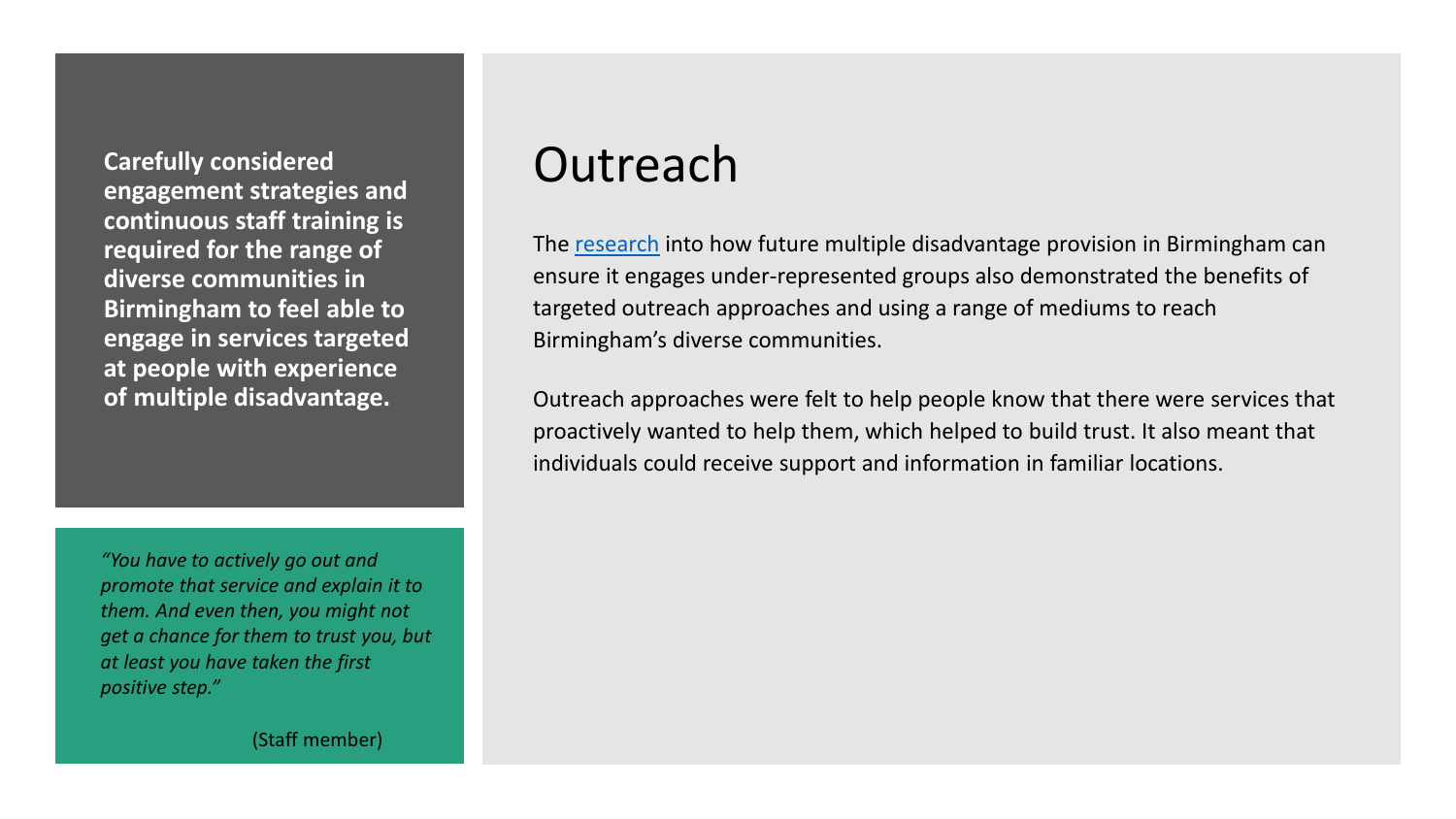However, commissioning processes were considered to regularly favour large national charities at the expense of smaller community organisations, and such organisations often lacked the capacity to apply for funding and join relevant networks. Therefore, it will be important that existing capacity building initiatives led by Birmingham Voluntary Sector Council and West Midlands Combined Authority continue or are built on, so that those organisations with existing good relationships with underrepresented groups can be involved in future multiple disadvantage programmes in Birmingham.

It was emphasised that organisations/programmes should have planned approaches to outreach, that builds on the expertise of local organisations and community leaders so that this is able to reach the intended target groups. Furthermore, linked to the digital barriers – conversations with local residents showed the benefits of organisations using different ways to raise awareness of their services.

Preferences ranged from leaflets, to conversations, to videos.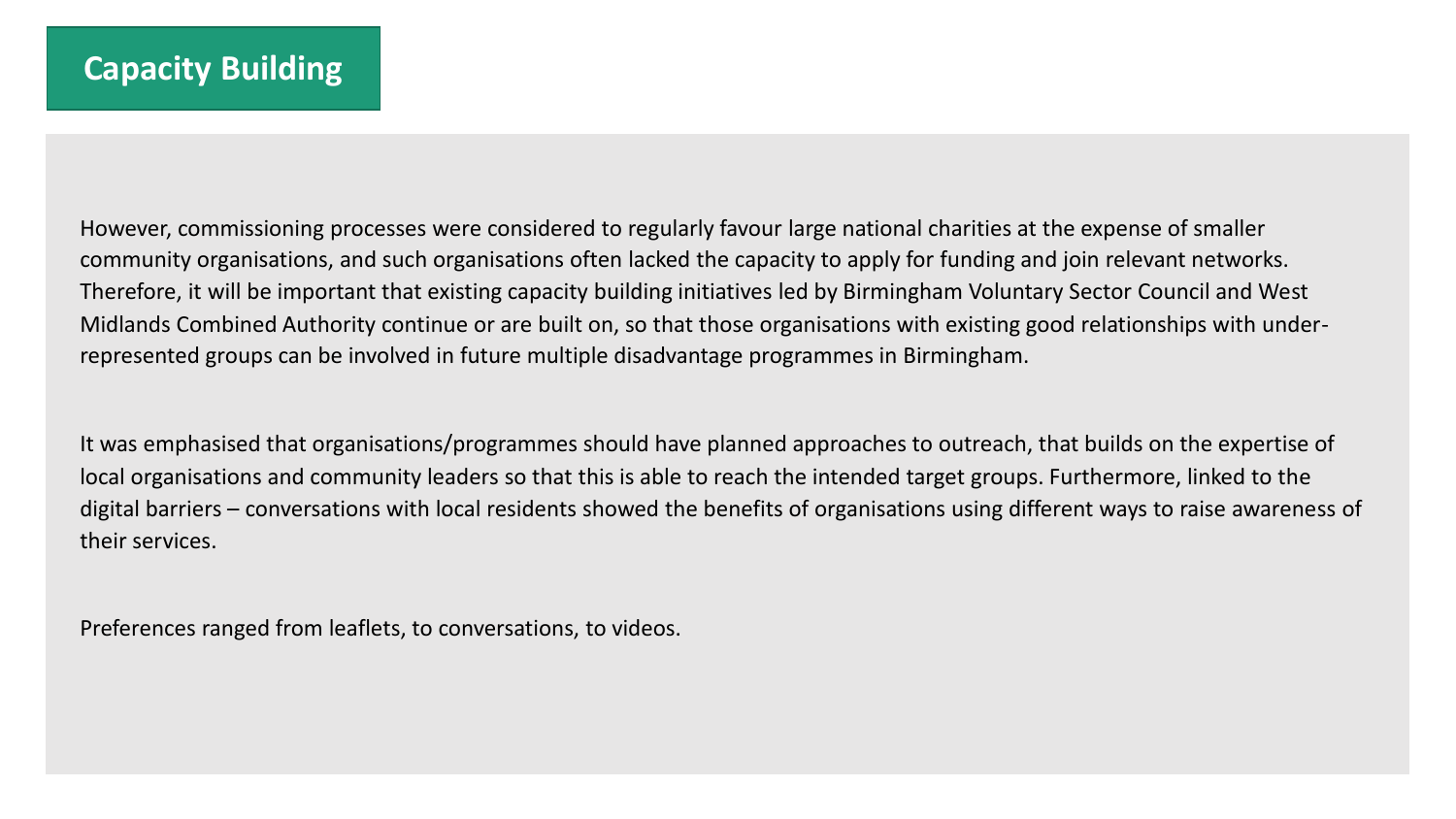Other good practice highlighted was ongoing staff training so that staff interacting with people experiencing multiple disadvantage were aware of how different characteristics impact individual's experiences of services (such as ethnicity, sexuality, cultural history) and could support them appropriately.

Examples of training currently being delivered in Birmingham includes

- anti-racism
- disability awareness
- autism awareness
- working with trans people

There has also been partnership working with Women's Aid and Refugee and Migrant Centre to enable staff to support migrant and refugee women affected by domestic violence.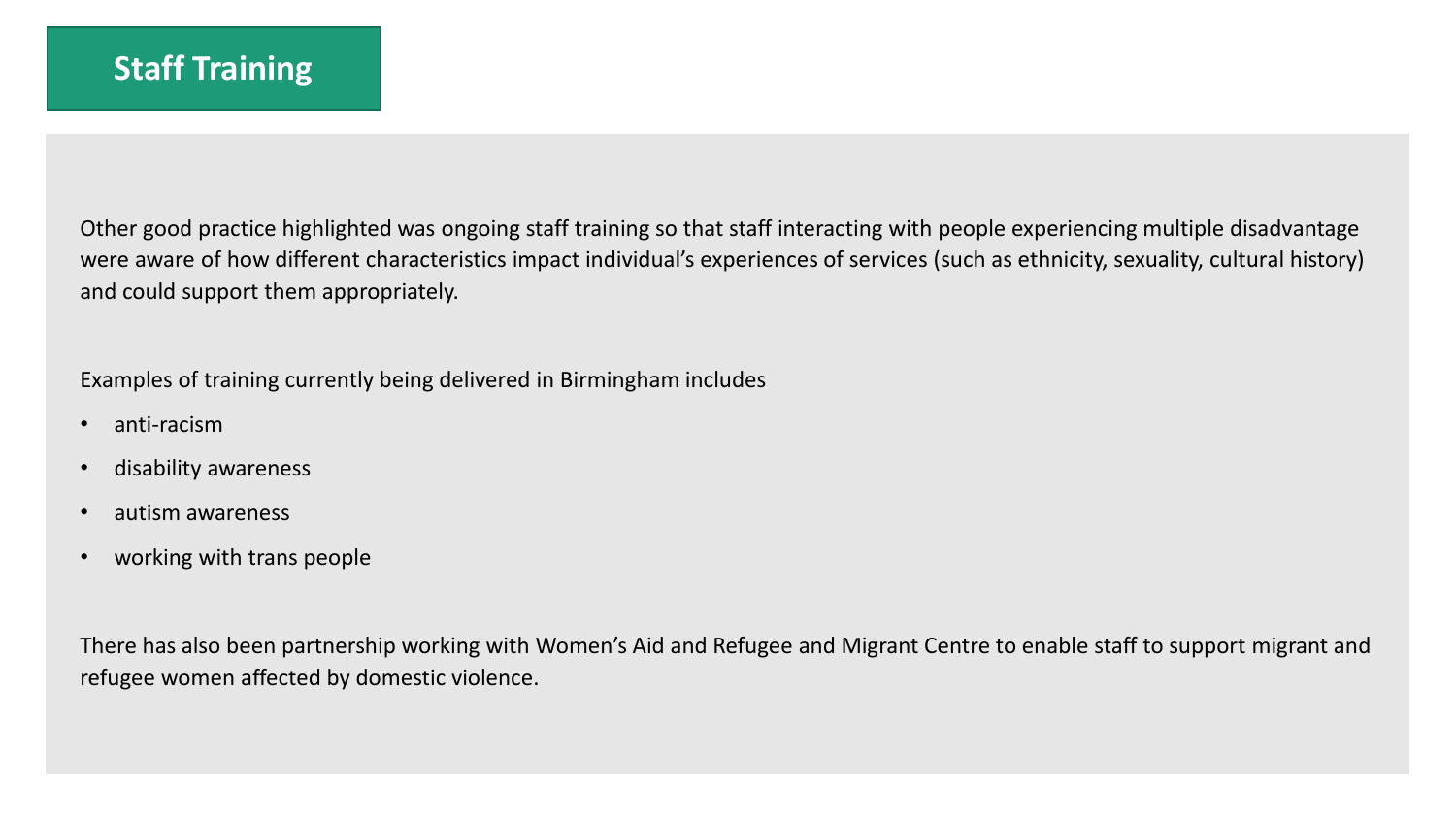**Lived experience involvement in service design and delivery and/or systems change continues to be important, for those with lived experience and the organisations that they work with.**

*"To have some people that can see somebody is getting a little bit anxious or got a few issues, and just to talk to them, you know like a buddy, like a lived experience kind of person, somebody that can recognise something…"*  (Local resident)

# Every Step of the Way

Our [report](https://changingfuturesbham.co.uk/wp-content/uploads/2021/07/ESOW-Reseach-Findings-2021.pdf) on Every Step of the Way demonstrated the value of lived experience involvement for organisations and individuals themselves. This included that involvement opportunities enabled professional development, gave experts structure and routine and made them feel empowered and more confident.

Organisations who had worked with experts explained how such opportunities had improved organisational understanding of people experiencing multiple disadvantage and therefore making provision more suitable. There have also been examples of experts by experience progressing to other volunteer and paid work opportunities in the city and sharing their new skills and knowledge more widely.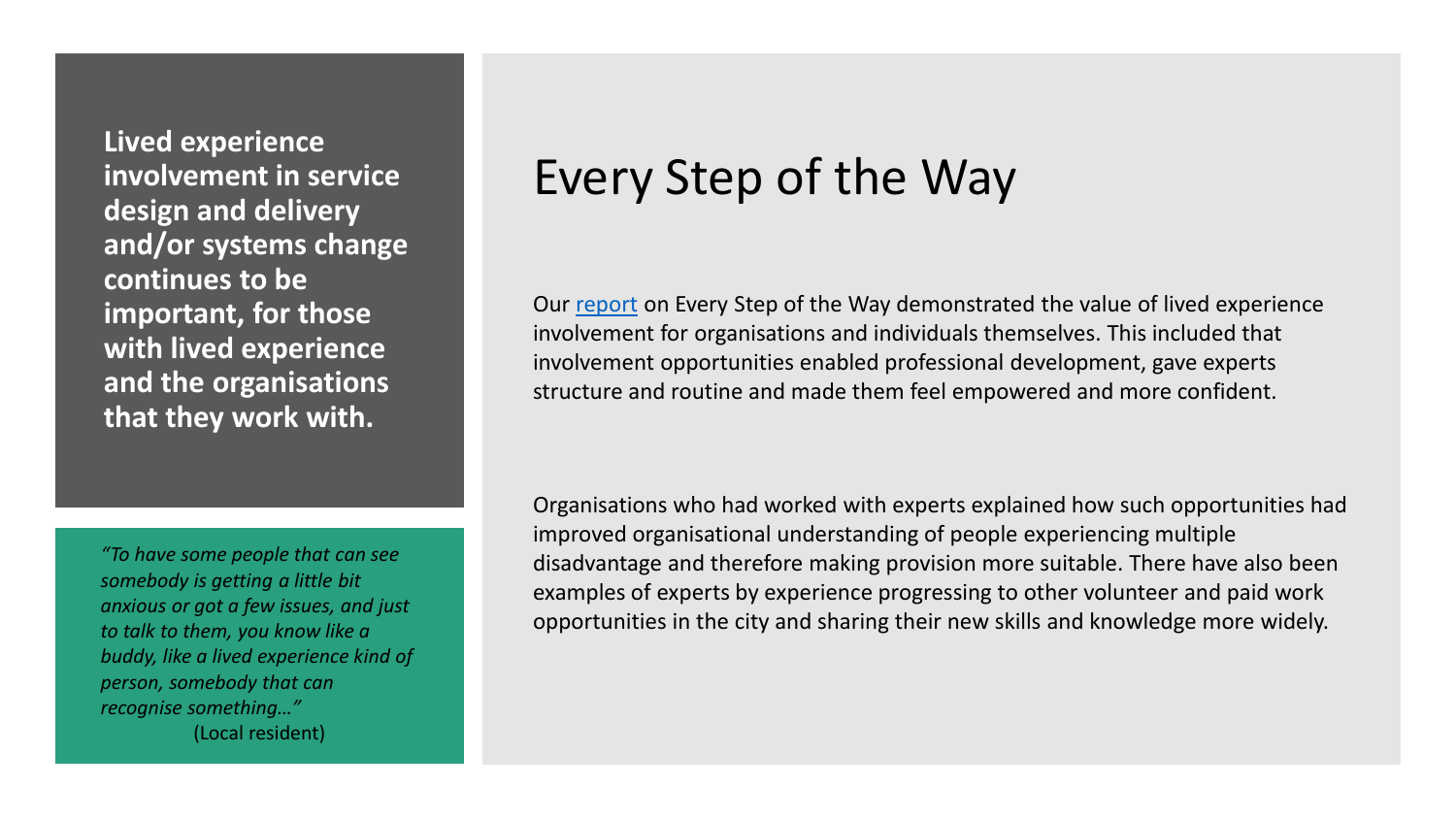Additionally, in other research lived experience involvement was often suggested to overcome some of the barriers identified.

For example, in the vaccine uptake research someone who had a negative experience of their appointment suggested that further support available at vaccine centres for people with additional needs and/or people who were finding the experience stressful, including from people with lived experience of multiple disadvantage.

Similarly, in the under-represented groups [research](https://changingfuturesbham.co.uk/wp-content/uploads/2022/01/Under-represented-Groups-Research-Report-.pdf) we recommended co-designing new programmes with people from the communities being targeted and the organisations that are currently working with them so that provision builds on existing good practice and meets the needs of the individuals it seeks to serve.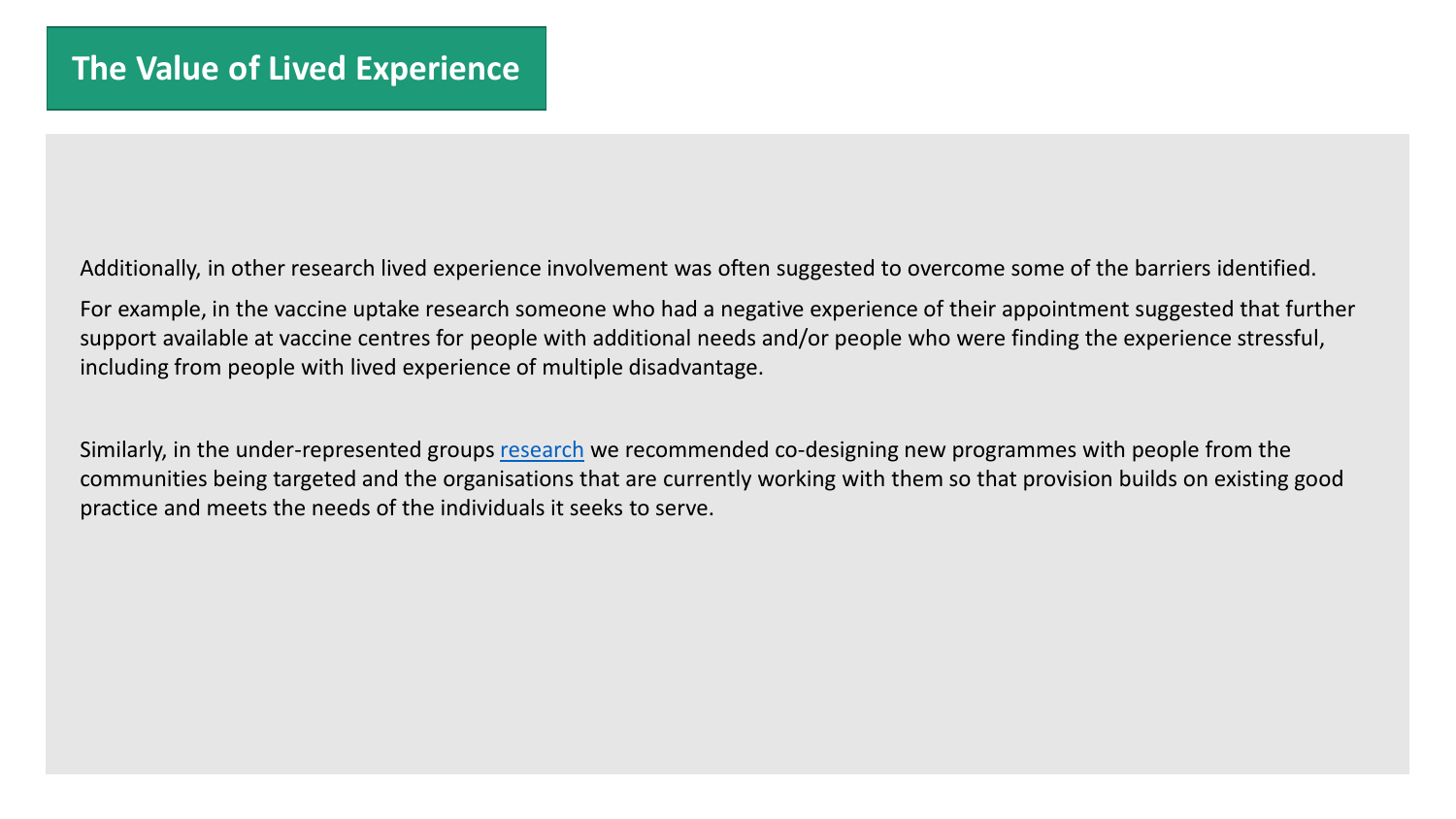**Where a programme is running multiple workstreams over many years it is important for these to be distinguishable, and for the added value to be frequently and clearly communicated amongst relevant stakeholders.**

*"Maybe even do half an hour briefing session or something like that reminding us what they're here for and what they're doing at the moment."*  (BCFT Core Group member)

#### **Clear & distinguishable work streams**

Birmingham Changing Futures Together has been running since 2014. During this time there has been lots of changes, including the introduction of new workstreams and staff turnover. Research in 2021 showed that there was some confusion amongst programme partners and wider stakeholders about the different programme workstreams involved and what made them unique.

This impacted engagement because organisations did not always understand how they could be involved or contribute to specific workstreams. Therefore, future programmes should ensure that there is a clear communications strategy which includes clear descriptions for different workstreams that are consistently used, alongside case studies which provide tangible examples and demonstrate added value that this work has.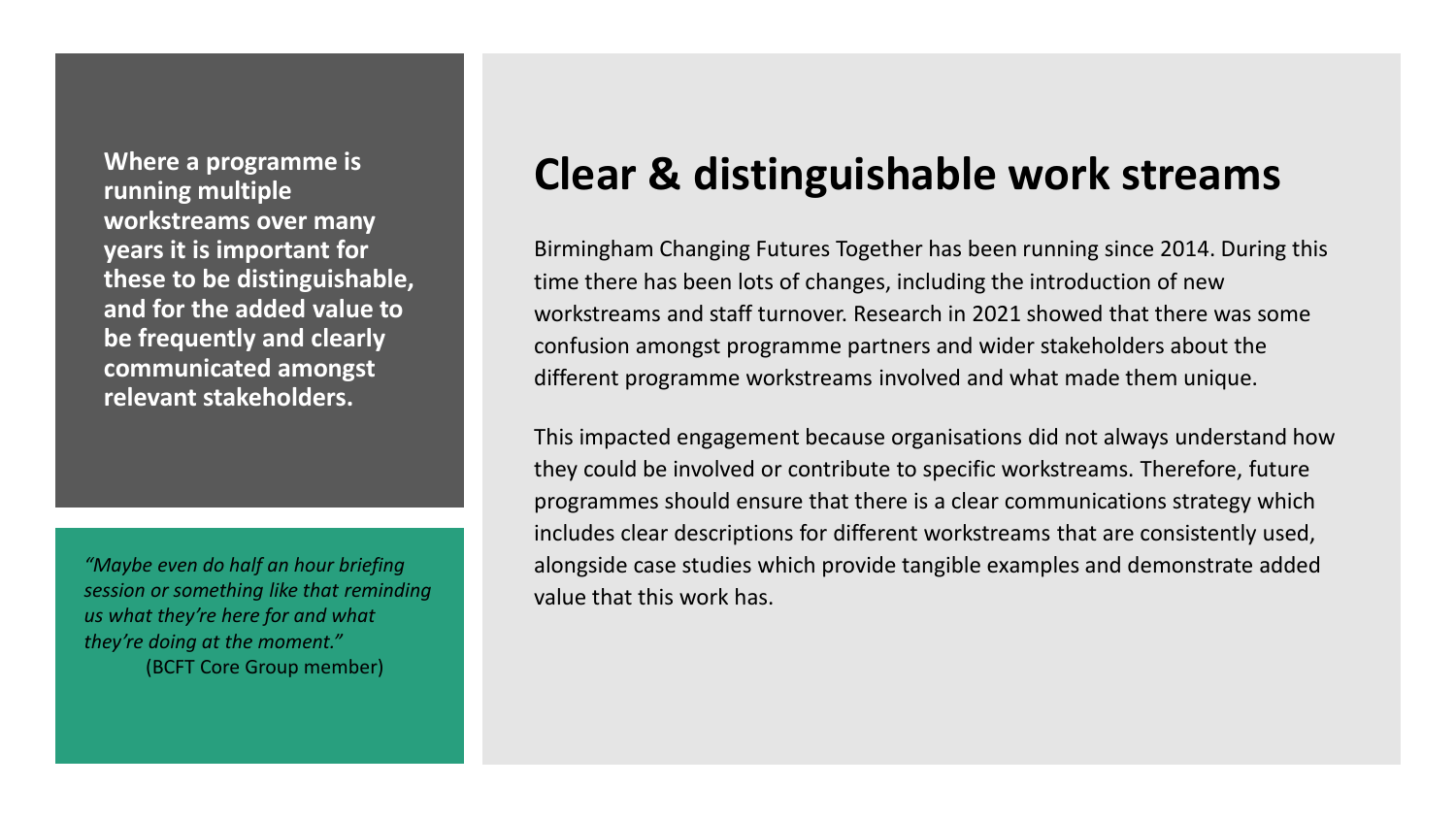**Trust has been an underlying theme of the evaluation. It was key in decisions about the Covid-19 vaccines, decisions about whether to engage in services and views and experiences of services.**

*"When we see clients or any service they go to, the very first thing they say, "my friend said that's what you did for him or her". That is extremely, extremely common. So, they tend to follow each other footsteps quite a bit when it comes to friends and family."* (Staff member)

### The Importance of Trust

Our [research](https://changingfuturesbham.co.uk/wp-content/uploads/2021/11/Vaccine-uptake-report-1511.pdf) into Covid-19 vaccine uptake found that distrust played a key role in creating vaccine hesitancy, and people with experience of multiple disadvantage could clearly distinguish between sources of information about the vaccine that they trusted and those that they did not.

Views and experiences of services were also regularly shaped by relationships that respondents had with support staff. If they did not trust staff, they would be less likely to share their concerns and support needs and listen to suggestions about further support options that could be beneficial.

Similarly, word of mouth was key in people engaging with services, and many people we spoke to explained the importance of finding out about services from family members and/or friends whose opinions and advice they trusted.